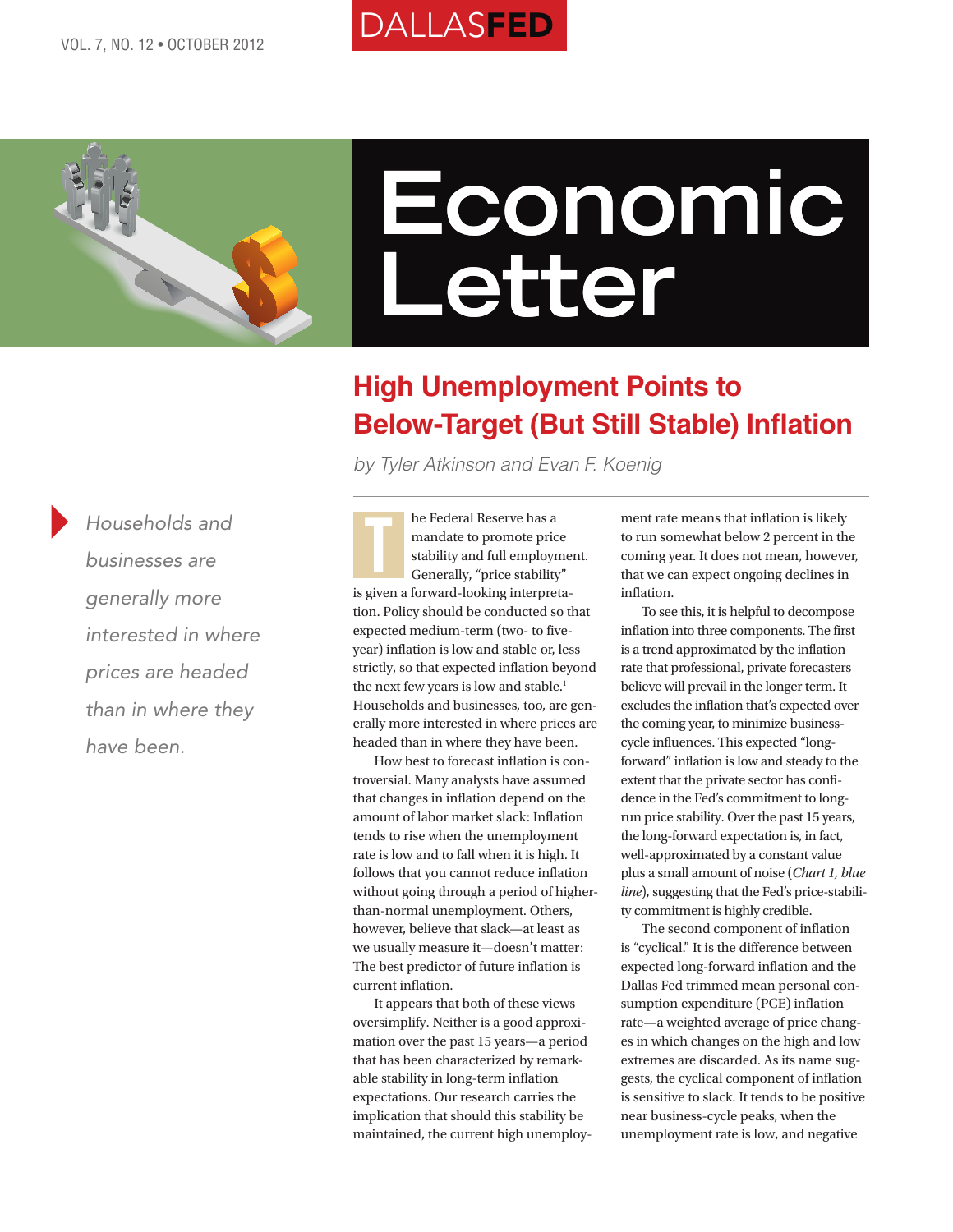## **Economic Letter**

Trimmed Mean PCE Fluctuates Around the Long-Term Trend



\*Survey of Professional Forecasters expectations of CPI inflation over the nine years starting one year after the survey is taken; 0.3 percentage points is subtracted to adjust for the average difference between CPI and PCE inflation. NOTE: Gray bars indicate recessions.

SOURCES: Federal Reserve Bank of Dallas; Federal Reserve Bank of Philadelphia; authors' calculations.



NOTE: Gray bars indicate recessions.

Chart

SOURCES: Federal Reserve Bank of Dallas; Bureau of Economic Analysis; authors' calculations.

following business-cycle troughs, when the unemployment rate is high (*Chart 1*).

In practice, the extreme price changes excluded from the trimmed mean inflation rate tend to be temporary—they are usually "one off" increases or decreases that are neither reliably repeated nor reliably reversed and, hence, are not easily forecast. They make up the third and final inflation component, the difference between headline and trimmed mean PCE inflation, which we accordingly label "transitory" (*Chart 2*).

In short, inflation has three parts—a long-run trend that has been constant since the late 1990s, a cyclical component that is strongly related to the unemployment rate and can be forecast with some accuracy, and an unpredictable transitory component.

## Inflation and Monetary Policy

At Federal Open Market Committee meetings, policymakers adjust the federal funds rate—what banks charge one another for overnight loans—in response

to changes in the economic outlook. These meeting-to-meeting decisions translate, over time, into a path for the money supply. Growth in the supply of money, relative to growth in the real demand for money (determined by real income growth and changes in payments practices over which the Fed has no long-run control), determines the inflation rate. The private sector's perception of where Fed policy will eventually take inflation is captured by a survey of professional forecasters' expectations of inflation over the nine years starting one year after the survey is taken. Prior to 1998, these long-forward inflation expectations are well-forecast by an equation reflecting a three-fourths weighting of the prior year's expected long-forward inflation and one-fourth weighting of the prior year's trimmed mean inflation. Realized inflation below the long-term trend in 1991–96 pulled down the public's longforward inflation rate expectation, reflecting policymakers' increasingly credible commitment to price stability (as illustrated in Chart 1).

After 1997, the equation that forecasts long-forward inflation expectations puts no significant weight on either lagged expectations or realized inflation. In this period, the best forecast of what expected long-forward inflation will be is a constant—specifically, 2.5 percent consumer price index (CPI) inflation, which translates to 2.2 percent for trimmed mean PCE inflation, when taking into account the average gap between the two.

## Predictable Cyclical Component

The theory that the *level* of inflation is directly related to labor-market slack was discredited in the 1970s, when inflation exceeded 10 percent despite a high jobless rate. An alternative theory—that *changes* in inflation are systematically related to slack—then gained currency. This model fit the data fairly well through the mid-1980s. During the subsequent "Great Moderation" period of lower and less-volatile inflation, however, slack's usefulness in inflation forecasting seemed to disappear (*Chart 3*), leading some analysts to conclude that slack holds no predictive power for inflation.2

Instead of looking for a relationship between the level of inflation and slack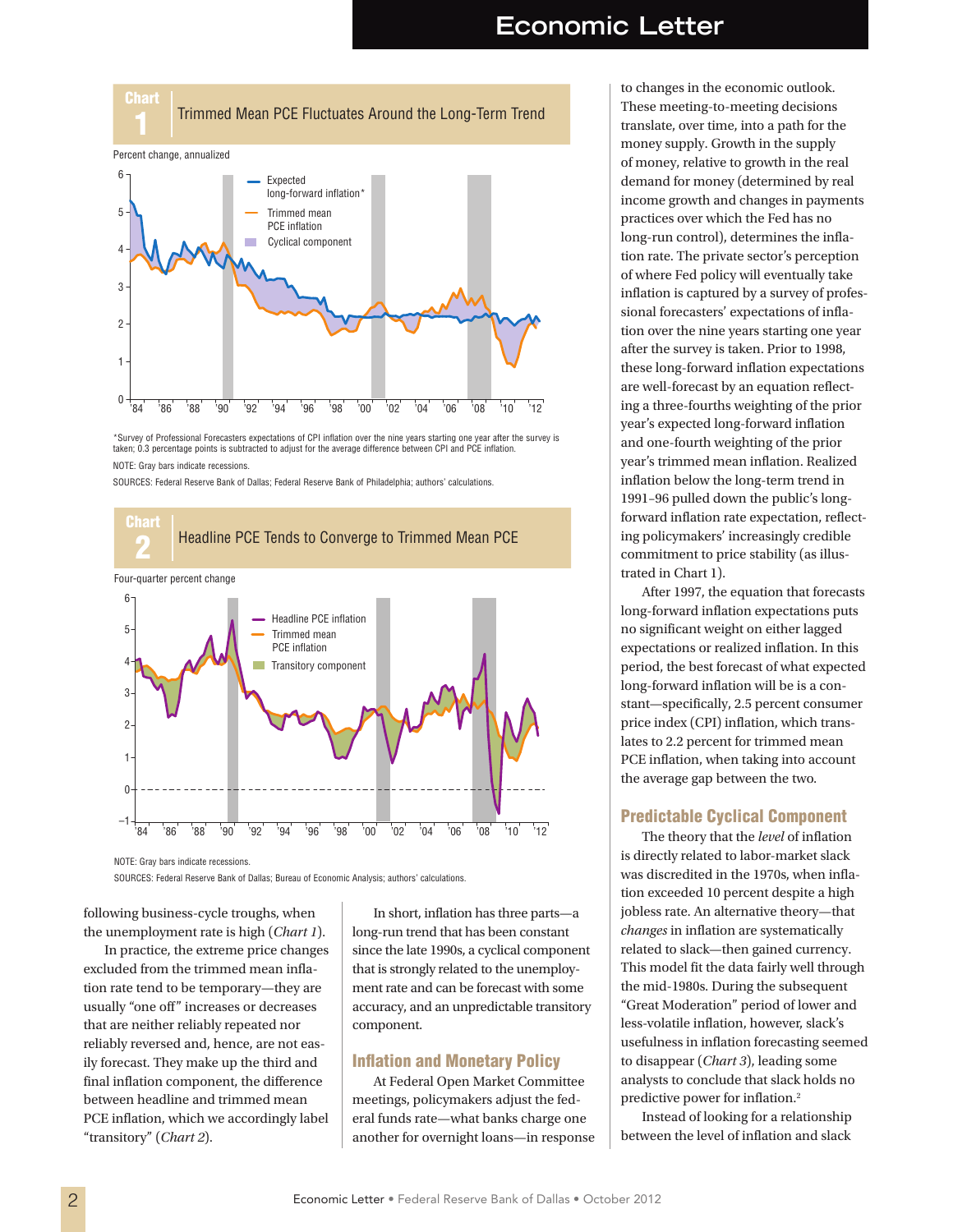## **Economic Letter**

(the 1960s approach) or between the change in inflation and slack (the 1970s to mid-1980s approach), we look for a relationship between slack and deviations of trimmed mean inflation from expected long-forward inflation (the private sector's perception of the Fed's longterm inflation objective).

The deviation of trimmed mean inflation from expected long-forward inflation (the shading in Chart 1) shows a clear negative relationship with the four-quarter lag of the unemployment rate in post-1983 data (*Chart 4*). When the unemployment rate is high, trimmed mean inflation tends to run below long-forward expectations; conversely, when unemployment is low, the trimmed mean runs above long-forward expectations.

Statistical analysis shows that besides the lagged unemployment rate, the lagged quarterly *change* in the unemployment rate helps explain the gap between trimmed mean inflation and expected long-forward inflation. The lag of the gap matters too. In other words, the cyclical component of inflation is sensitive to both slack and the change in slack, and it is persistent.

Using the resulting regression equation to forecast trimmed mean inflation requires making an assumption about future long-forward inflation expectations. Given the recent stability of these expectations, it is tempting to assume that they will equal their post-1997 average value. A forecast of coming-year trimmed mean inflation constructed in this way would have been much more accurate over the past decade than extrapolating from previous trimmed mean inflation or past longforward inflation expectations.3

## Inflation's Transitory Component

Ultimately, people care about price changes for all the goods and services they consume (headline inflation). Indeed, the price changes that are tossed out in the calculation of trimmed mean inflation are probably those most noticed by consumers. However important inflation's transitory component may be, it is unpredictable at a four-quarter horizon. In particular, it shows no systematic relation to slack (*Chart 5*) and no persistence (*Chart 6*).4 The implication is that the best way to forecast headline inflation

#### Chart 3 Idea That Changes in Inflation Are Determined by Slack Now Discredited

Trimmed mean PCE inflation (four-quarter percent change in four-quarter rate)



NOTE:  $R^2 = 0.018$ ; standard error = 0.431.

SOURCES: Federal Reserve Bank of Dallas; Bureau of Labor Statistics; authors' calculations.







SOURCES: Federal Reserve Bank of Dallas; Bureau of Labor Statistics; Federal Reserve Bank of Philadelphia; authors' calculations.

is to forecast trimmed mean inflation. The trimming procedure filters or sifts out "noisy" components from the inflation data, making it easier to discern the underlying relationship between inflation and labor market slack.

## Credibility Is Key

Slack matters for future inflation, but the credibility of the Fed's commitment to long-term price stability also matters. Additionally, the effects of slack

are sometimes obscured by transitory inflation movements. When forecasting inflation, it is helpful to use private-sector long-forward inflation expectations to control for changes in the credibility of monetary policy and to strip out the effects of special factors and disruptions by focusing on trimmed mean rather than headline inflation.

Near-term inflation's direct dependence on expected long-forward inflation complicates inflation forecasting.